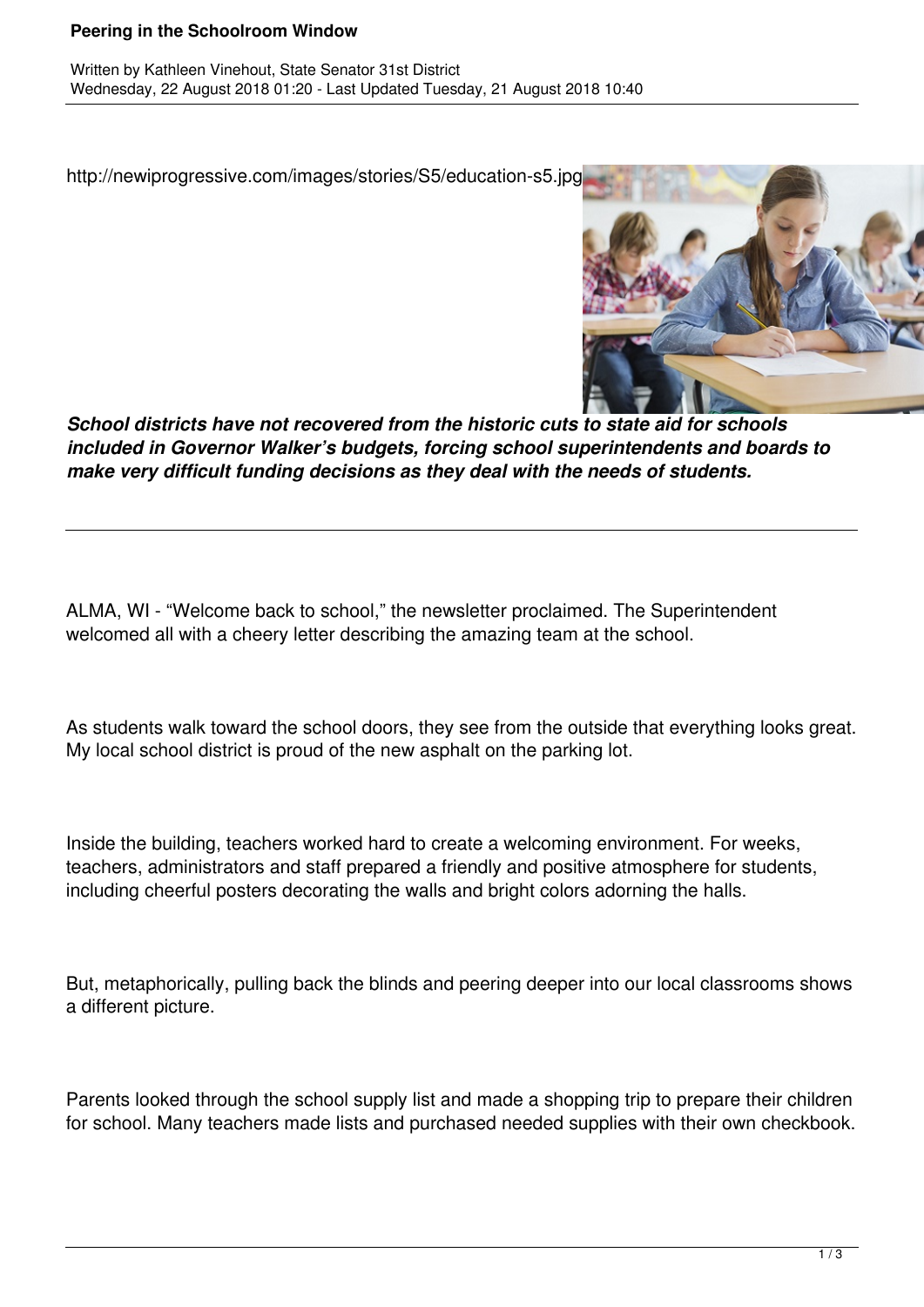## **Peering in the Schoolroom Window**

Written by Kathleen Vinehout, State Senator 31st District Wednesday, 22 August 2018 01:20 - Last Updated Tuesday, 21 August 2018 10:40

To meet student needs, teachers stock their shelves with food for children who come to school hungry. Or hygiene supplies for children who need help keeping their young bodies clean. Often, it means creating a clothes closet for children who need coats, hats, shirts or shoes.

Peering into the schoolroom window we see children in poverty, children suffering from mental illness and/or trauma. Schools are helping more students with special needs. Many schools have more students who are English Learners.

Schools take on the challenge of meeting the needs of all students. However, children in poverty need more resources. They can succeed, but they need more help to do so.

Schools grapple with finding resources to help children with special needs. The federal government requires certain services for special needs students. Regardless of the tight school budget, schools must offer those services.

Unfortunately, Wisconsin only provides twenty-six cents for every dollar schools spend on special needs services. As a consequence of this policy, school boards and superintendents are forced to cut services for general education to meet the federally required special needs services. In essence, all children sacrifice to help fill the gap in the special needs budget.

A similar pattern emerges with the education of children who are English Learners. In 1990, the state paid 63 cents of every dollar a school spent on bilingual/ bicultural programs. Now, the state pays about eight cents of every dollar. As children's needs increase, resources must be shifted from other programs to make up for the shortfall.

Likewise, mental health needs of students are increasing. For example, a recent survey of students reported nearly half of all girls and thirty-percent of all boys surveyed reported anxiety, along with higher rates of sadness, hopelessness and thoughts of suicide. Students are also increasingly facing trauma, especially students in poverty. Trauma affects students' cognitive abilities as well as their behavioral and impulse controls. Schools need resources to help these children.